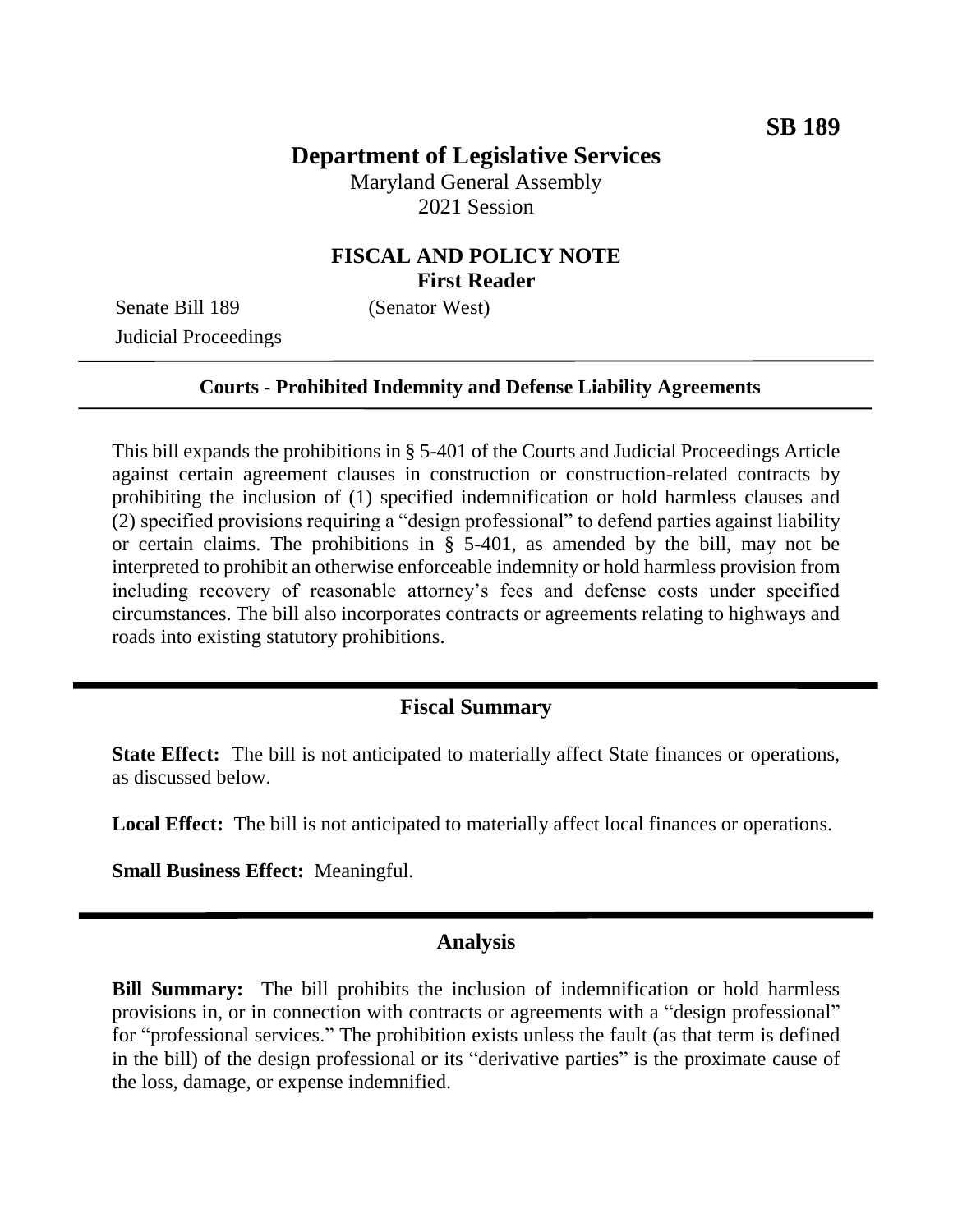The bill also prohibits any clause requiring the design professional to defend a promisee or any other person against liability for claims for damages or expenses, including attorney's fees, alleged to be caused by the professional negligence of the design professional or its derivative parties. This type of clause is void and unenforceable and against public policy.

Section 5-401, as amended by the bill, may not be interpreted to prohibit an otherwise enforceable indemnity or hold harmless provision in any contract or agreement from including recovery of reasonable attorney's fees and defense costs (as that term is defined in the bill) actually incurred by the promisee to defend against third party claims for damages, losses, or expenses in cases where the fault of the promisor or its derivative parties fault is determined to be the proximate cause of the defense costs to be indemnified.

A "design professional" is a licensed architect, certified interior designer, licensed landscape architect, professional engineer, or a professional land surveyor.

"Derivative parties" means a party's subcontractors, agents, employees, or other persons for which the party may be liable or responsible as a result of any statutory, tort, or contractual duty.

**Current Law:** At common law, a contract can be unenforceable if it has an illegal purpose, is contrary to public policy, or is unconscionable, among other reasons. In general, under § 5-401 of the Courts Article, construction or property maintenance contracts or agreements indemnifying the promisee against liability for damages resulting from the sole negligence of the promisee or indemnitee, or their agents or employees, are against public policy and are void and unenforceable. This prohibition also applies to architectural, engineering, inspecting, and surveying services.

Also, with respect to these same types of contracts or agreements, an agreement to defend or pay the costs of defending promisees or indemnitees against liability for damages arising out of bodily injury to any person or damage to property caused by or resulting from the sole negligence of the promisee or the indemnitee, or their agents or employees, is void and unenforceable as a matter of public policy under State law.

However, these prohibitions do not apply to an insurance contract, a general indemnity agreement required for a surety bond, worker's compensation, or any other agreement issued by an insurer.

**State Fiscal Effect:** According to the Department of General Services (DGS), which is the control agency for architectural and engineering procurements, indemnity is a legal and equitable remedy that, when negotiated will alleviate the State from having to pay out claims and damages that were not the State's fault, but the fault of the consultant, contractor, or other party. However, DGS also acknowledges that with the exception of

SB 189/ Page 2